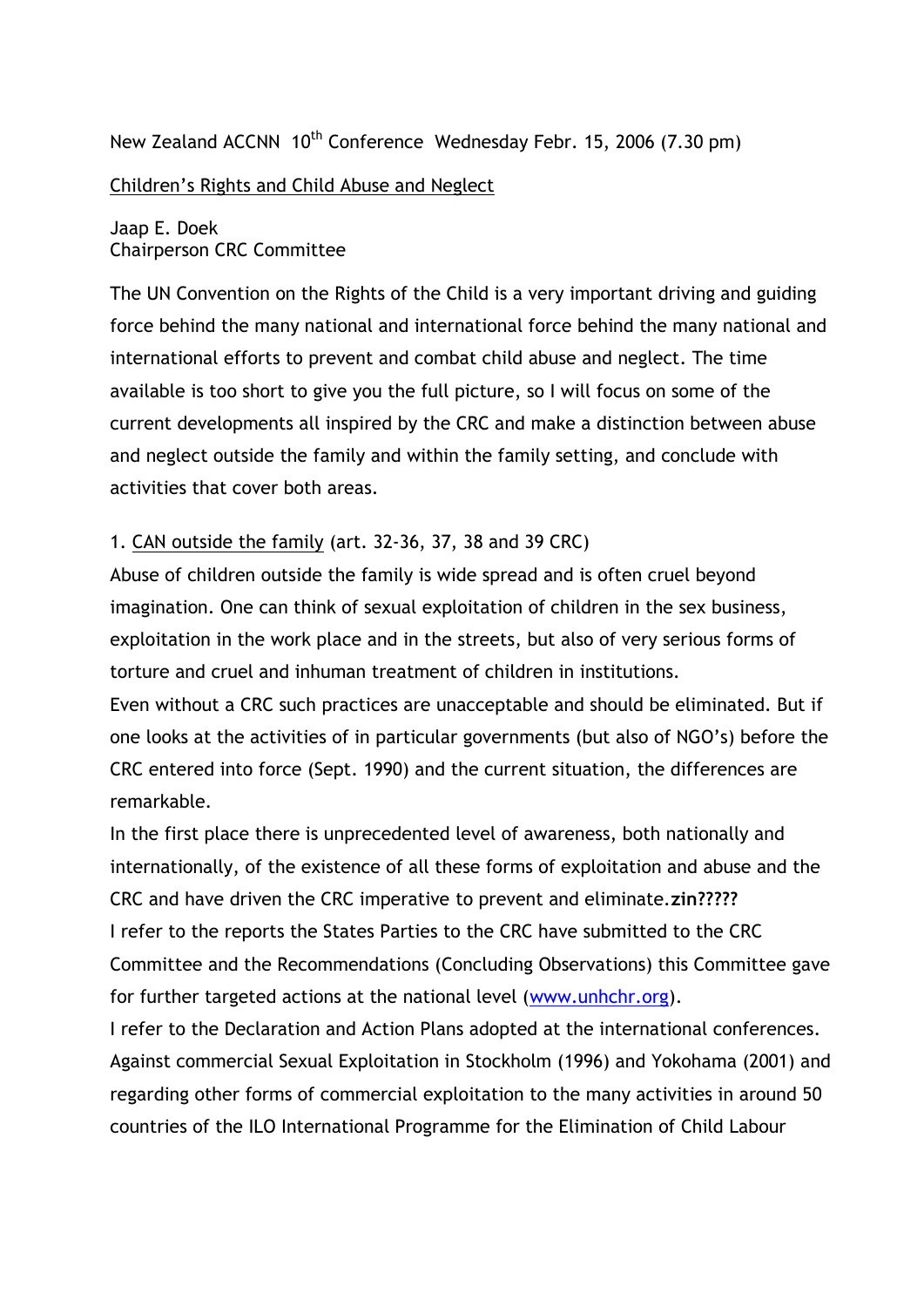(ILO/IPEC) and the related new ILO Convention 182 on the Elimination of the worst forms of Child Labour new ratified by over 130 States.

Finally, there are two Optimal Protocols (OP) to the CRC that can play an important role in strengthening national and international efforts to combat the exploitation and abuse millions of children are still subjected to: the OP on the State of children, Child Prostitution and Child Pornography (OPSC) and the OP on the Involvement of Children in Armed Conflicts (OPAC). These OP's have each been ratified by over 150 States Parties. A growing number of first reports of States on the implementation of these OP's are submitted to and reviewed by the CRC Committee. This allows for an assessment of the progress made and of the remaining obstacles in the fight against the forms of exploitation and abuse covered by the OP's. It is clear that the reporting States have taken various legislative measures for the protection of children and other measures for the recovery and social reintegration of child victims. But more investment in terms of human**?????** and financial resources are needed for an effective implementation of these measures and prevention needs significant more attention. The Committee has made specific recommendations to that effect. Particularly more specific legislative measures are recommended to prevent the recruitment of children in armed forces/groups and their direct participation in armed conflicts (see the Concluding Observations on [www.unhchr.019\)](http://www.unhchr.019/). "Fine and impressive, but what has been the impact of all these efforts"? is the quite national question. The answer to this question is a mix of bad and good news. To begin with the bad news:

- sexual, commercial and other forms of exploitation and abuse still exist. But it is at the same time not realistic to expect that these violations of children's rights can be eliminated overnight. It requires ongoing efforts and will take time. But crucial is that the commitment to this elimination is translated in strong and long-lasting investments by both governments, NGO's and specialized UN agencies. The measurement of progress is hampered by the lack of statistical data but efforts are underway to improve the collection of relevant data.

The good news:

- the increased awareness results in an increase of the number of children identified and reported as victims of these forms of exploitation and abuse, an increase of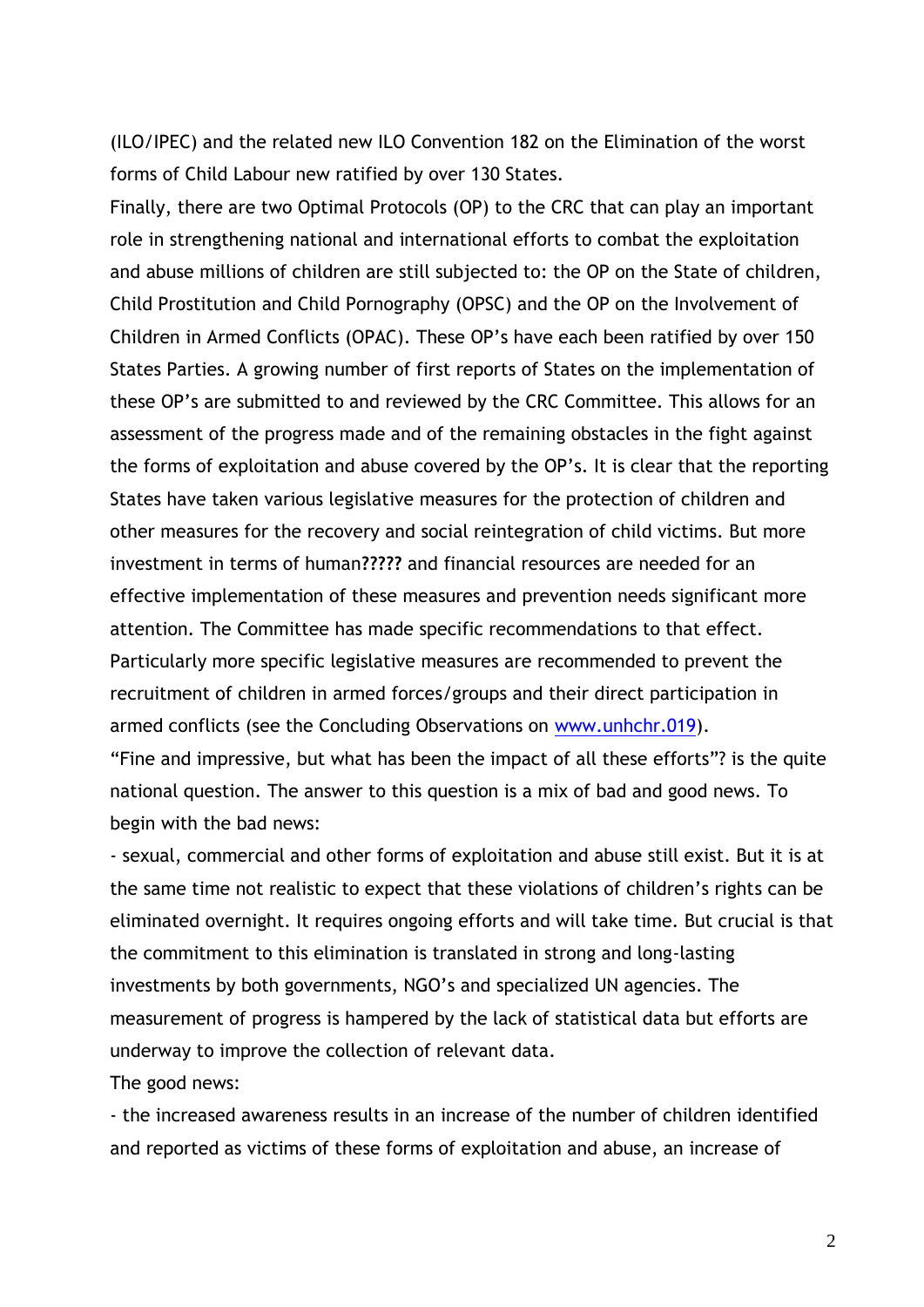investigations and follow-up actions. It means that more child victims do get the attention and assistance they need and are entitled to. It also means that perpetrators are brought to justice and this can contribute to prevention.

- an increasing number of children are removed from the most exploitative forms of child labour and provided with the necessary assistance in terms of educational opportunities and work generating projects for their parents;

- it is likely, but difficult to prove, due to lack of baseline statistics, that all these measures of suppression do have a preventive effect and that also applies for the many targeted prevention programmes.

In short: progress has been made but we still have a long way to go (I'll come back to that).

2. CAN within the family (art. 19 CRC)

Child Abuse and Neglect within the family was nationally and internationally recognized as a serious problem before the CRC entered into force. Without going into details I refer to the many legislative and other measures taken in the 70's and 80's in the USA, Canada, Australia, New Zealand and quite a number of European countries and the establishment of inter alia ISPCAN, ANPPCAN (African Network) and many national organizations for the prevention of child abuse. The CRC has further strengthened this process and expanded it to many other countries that are States Parties to the CRC. In addition, thanks to article 19 CRC, more attention is given to CAN in children's homes and institutions although in that regard a lot remains to be done. Based on the reports of States Parties to the CRC Committee and its Concluding Observations, the following results can be identified (without being exhaustive): - strengthening the legal protection of children against abuse in the family, in schools and institutions.

The most notable in this regard: the prohibition of corporal punishment and related awareness raising and preventive activities. This form of violence has been prohibited in schools and institutions in most States Parties to the CRC although an effective implementation is still a challenge. In addition: a slowly growing number of States (currently about 20) have explicitly prohibited corporal punishment in the family: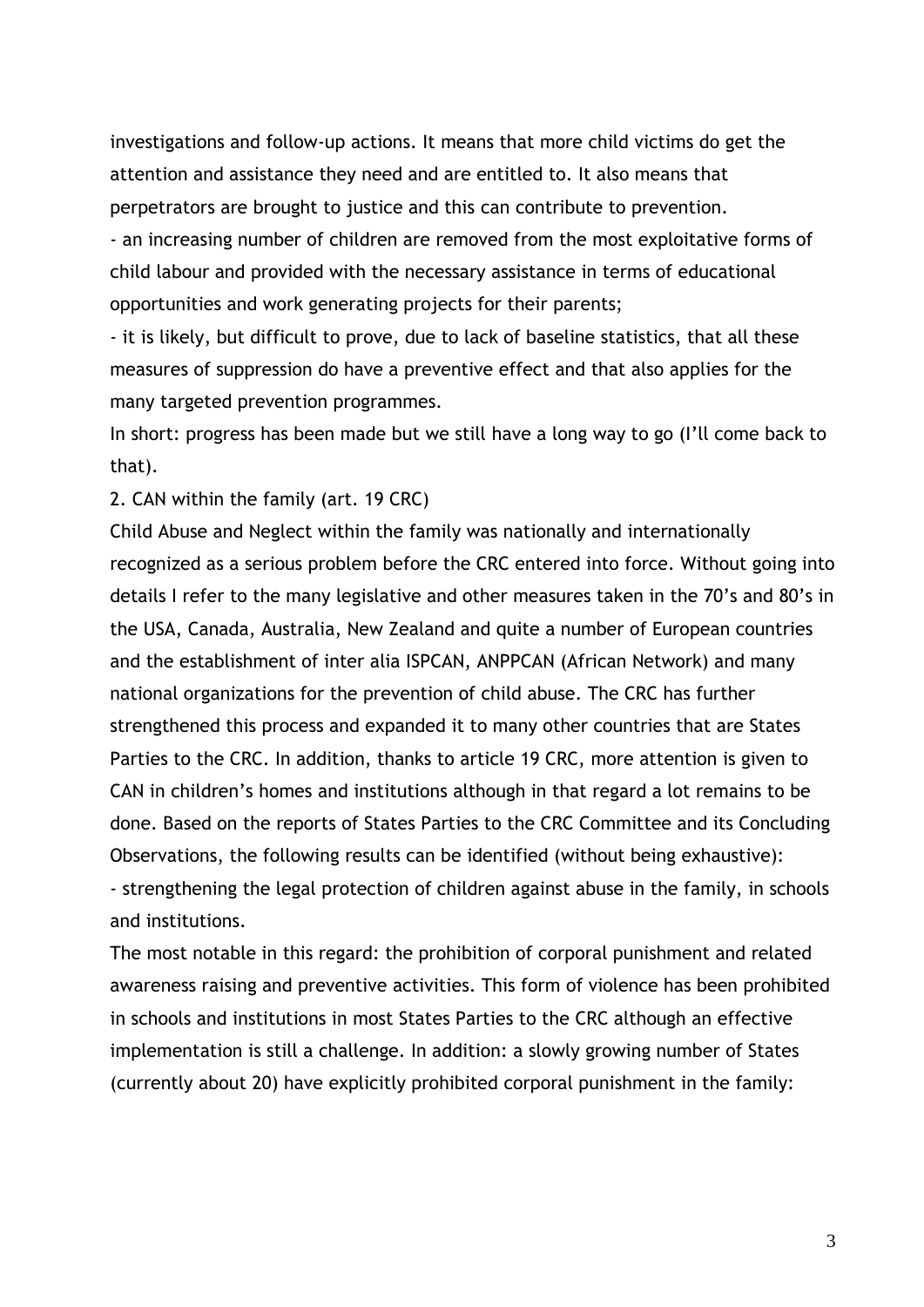- strengthening of the reporting system for cases of child abuse including the introduction of a national Child Help-line and measures to educate/train professionals in order to ensure timely reporting (or other forms of effective actions;

- more attention for the protection of child victims, in particular when the child is involved in legal (criminal) proceedings as a witness. Inter alia: by making admissible video taped testimonies of the child, which avoids repeated interviewing and the need for a child to appear in court;

- the emphasis on the best interests of the child as the leading principle has resulted in the introduction in a growing number of countries of the possibility to remove the (alleged) perpetrator from the family home (instead of placing the child in an institution.

Remaining challenges: full implementation of measures put on paper and much more attention for abuse and neglect of children in institutions.

3. The UN Study on Violence Against Children (VAC).

From the observations so far it may be clear that the CRC generated a lot of activities regarding Child Abuse and other forms of Violence against children. It also made clear that it was and is a serious problem that deserved a lot of attention. It was the reason for the CRC Committee to devote two of its annual Days of General Discussion to Violence against children. In 2000 the focus was on State Violence against children and in 2001 on violence in the family and in school. These days resulted in two sets of specific Recommendations [\(www.unhchr.org\)](http://www.unhchr.org/) and the proposal to the Secretary General to undertake an international study on violence against children. This proposal was accepted by the General Assembly (GA) and the Study started de facto in 2004 and will be completed at the end of this year with the submission to the GA of its final report with recommendations.

It is of course too early to tell which recommendations will be made. But in the light of what I said before it is possible to at least identify some areas that need special attention. Without being exhaustive, let me give some ideas

- take all necessary measures to prevent violence against children, inter alia via awareness raising campaigns, training/education of professionals working with/for children, parenting courses, and support (counselling, material support) for vulnerable families empowering them to meet their parental responsibilities;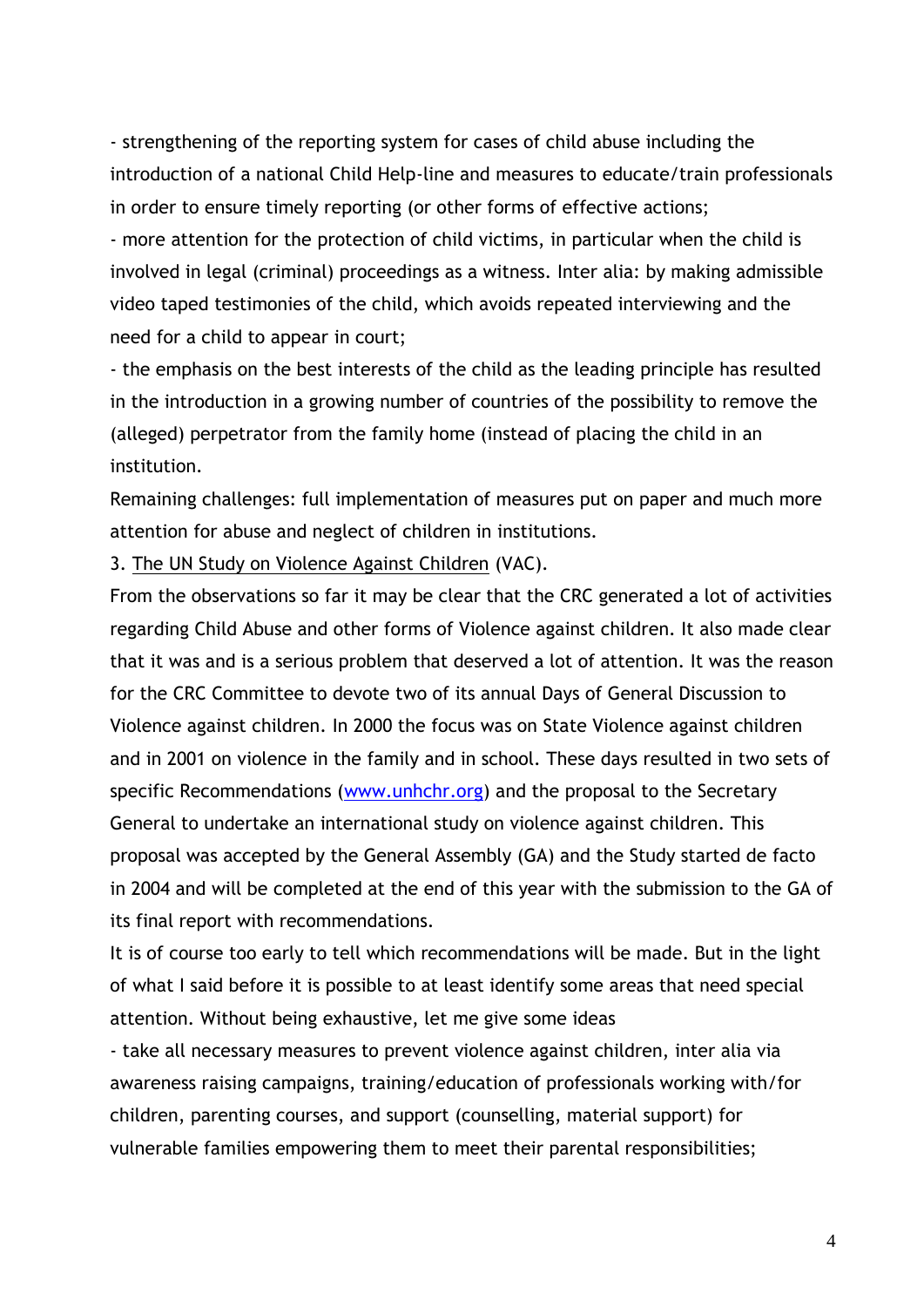- take all necessary legislative measures to prevent and combat all forms of violence against children including the explicit prohibition of corporal punishment within the family and other settings such as the school and children's institutions. Particularly the part on the family may meet with some fierce resistance.

But in the light of the rights of the child we should promote and effectively implement the rule that violence against children (and any other human being for that matter) is unacceptable. There is no such thing as the right to beat, to kick, to shake your child or apply other forms of physical punishment.

The CRC Committee is currently preparing a General Comment on Corporal Punishment which it hopes to approve in its next session (May 2006);

- develop and implement comprehensive policies for the protection of children who are especially vulnerable and subject to violence such as street children, working children, juvenile offenders, children belonging to minorities such as indigenous children and children with disabilities and pay focussed attention to the protection of girls. In this regard all professionals and volunteers involved in the administration of juvenile justice should be trained in a non-violent treatment of (alleged) juvenile offenders;

- take all necessary measures to prevent and combat the use of violence in children's homes and institutions. This requires inter alia well-trained staff, the possibility to take disciplinary and other measures against perpetrators and to provide the children with a reliable, independent and child-sensitive mechanism which can receive complaints in incidents of violence (by staff or peers) and has the mandate to take measures to enforce the rule of no-violence.

Finally: all these and possible other measures should be a matter of priority for States Parties and for the effective implementation they should provide the necessary human and financial sources.

And ……..the momentum created by this UN study, inter alia by the nine regional consultations organized last year, should not stop after the GA has adopted the recommendations of the Study. It is crucial to establish both at the national and international level, effective and independent mechanism for the follow-up and monitoring of the implementation of the recommendations. Shelving the recommendation in an office somewhere in the government is not a contribution to